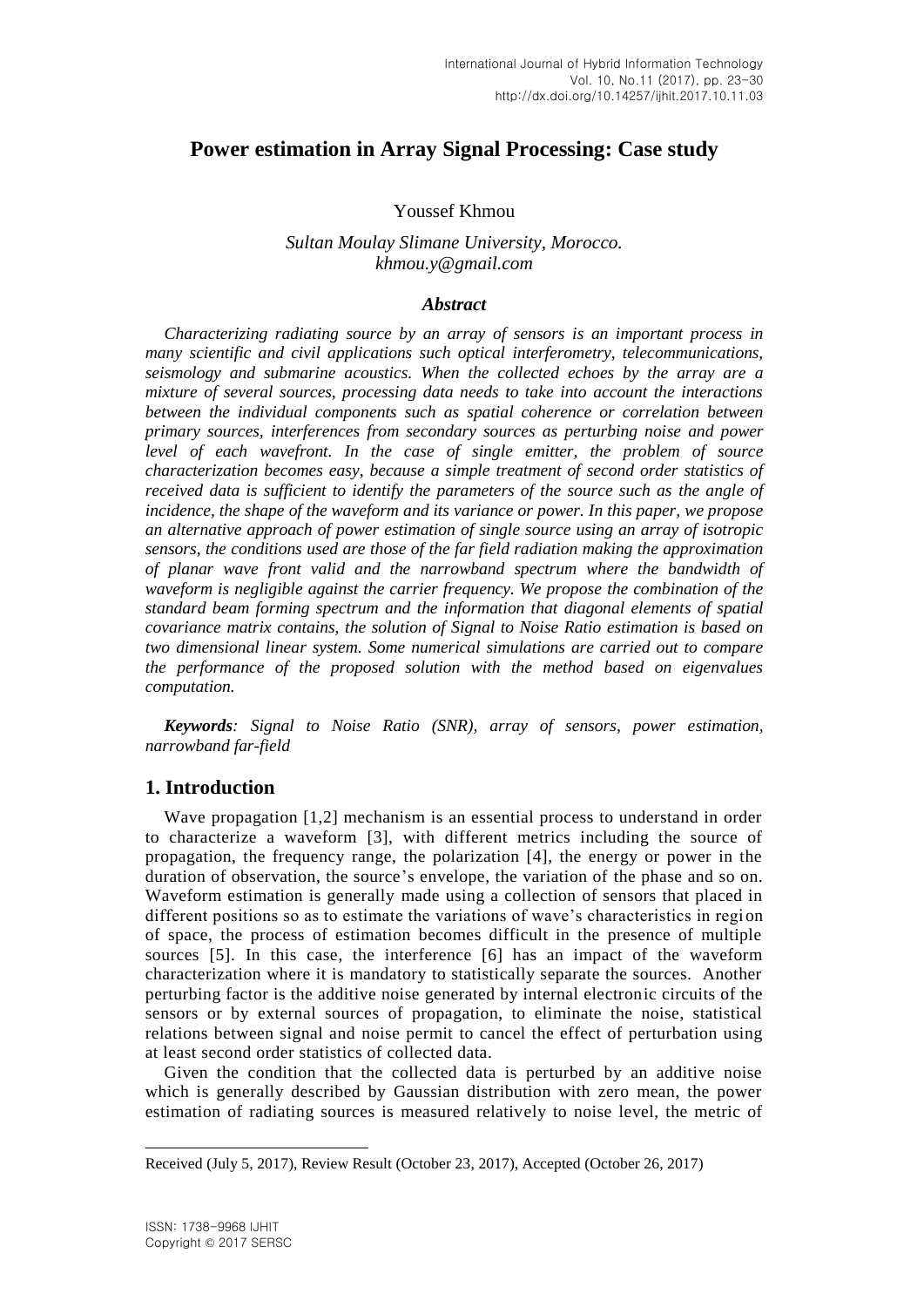analysis is the signal to noise ratio (SNR) [7] which is logarithmic function that describes the state of collected data where processing the waveform characteristics is valid if the SNR is sufficiently high for better estimation. In the case of multiple sources that have the same power, the data is a superposition of elementary waveforms and the matrix measurement by sensors can be defined by unique SNR, in other scenarios where the present sources have different powers, the SNR varies. To simulate the experimental acquisition of data, performance of waveforms estimation needs to consider the different values of powers, because in the case of unique SNR, simulation becomes easy to evaluate the metrics with one vector of SNR. In this particular case of one waveform, a simple analysis of covariance matrix permits to estimate the SNR, by examining the eigenvalues of covariance matrix [1] of collected data, a precise estimation of source power is possible, this process is included in the methods of subspace based angular scans [1,8].

In this paper we demonstrate another solution of power estimation [9] of one radiating source, the mechanism is based on the peak value of standard beam forming spectrum and the trace of spatial covariance matrix. In the second section, we present the data model of the array in the case of one radiating source and the subspace based power estimation steps, in the third section we elaborate an alternative approach using a two dimensional linear system where the matrix of the system is based on data retrieved from covariance matrix and beam forming spectrum. In the fourth section, we present a numerical evaluation and discuss the results.

# **2. Signal Model**

We begin in this part be describing the signal model in the case of single radiating source, a uniform linear array of *N* sensors in the far field region relatively to the source intercepts a planar wave front with azimuth angle  $\theta$ measured with respect to the normal of the array (perpendicular line to the array elements), assuming that the emitted wave field and the sensors are vertically polarized and have the same operational frequency  $f_c$ , the signal vector at instant t is written as:

$$
x(t) = s(t)a(\theta) + n(t)
$$
\n(1)

Where  $t = 1,..., K$  and  $s(t)$  is the source's envelope,  $n(t) \in C^{N \times 1}$  is noise model which is complex random process, the steering vector  $a(\theta) \in C^{N \times 1}$  contains the phase information, relatively the first element, it can be written by the following form:

$$
a(\theta) = \begin{pmatrix} 1 \\ e^{-j2\pi d\lambda^{-1}\sin\theta} \\ \vdots \\ e^{-j2\pi d(N-1)\lambda^{-1}\sin\theta} \end{pmatrix}
$$
 (2)

Where  $\lambda$  is the wavelength and  $d$  is the consecutive distance between sensors. The second order statistics of data is given by the relation:

 $\Gamma = \langle xx^+ \rangle = \sigma_1^2 a(\theta) a^+(\theta) + \sigma^2 I_N$  (3)

Where  $\lt$ . > denotes the time average,  $\sigma_1^2$  is the source's power,  $\sigma^2$  is the noise power and  $I_N$  is the identity matrix. Most of high resolution angular spectra [8] rely on  $\Gamma$  to estimate the parameters of the sources, the metric used to quantify the level of signal over noise powers is the Signal to Noise Ratio (SNR) given in decibel (dB), it is defined by the following relation: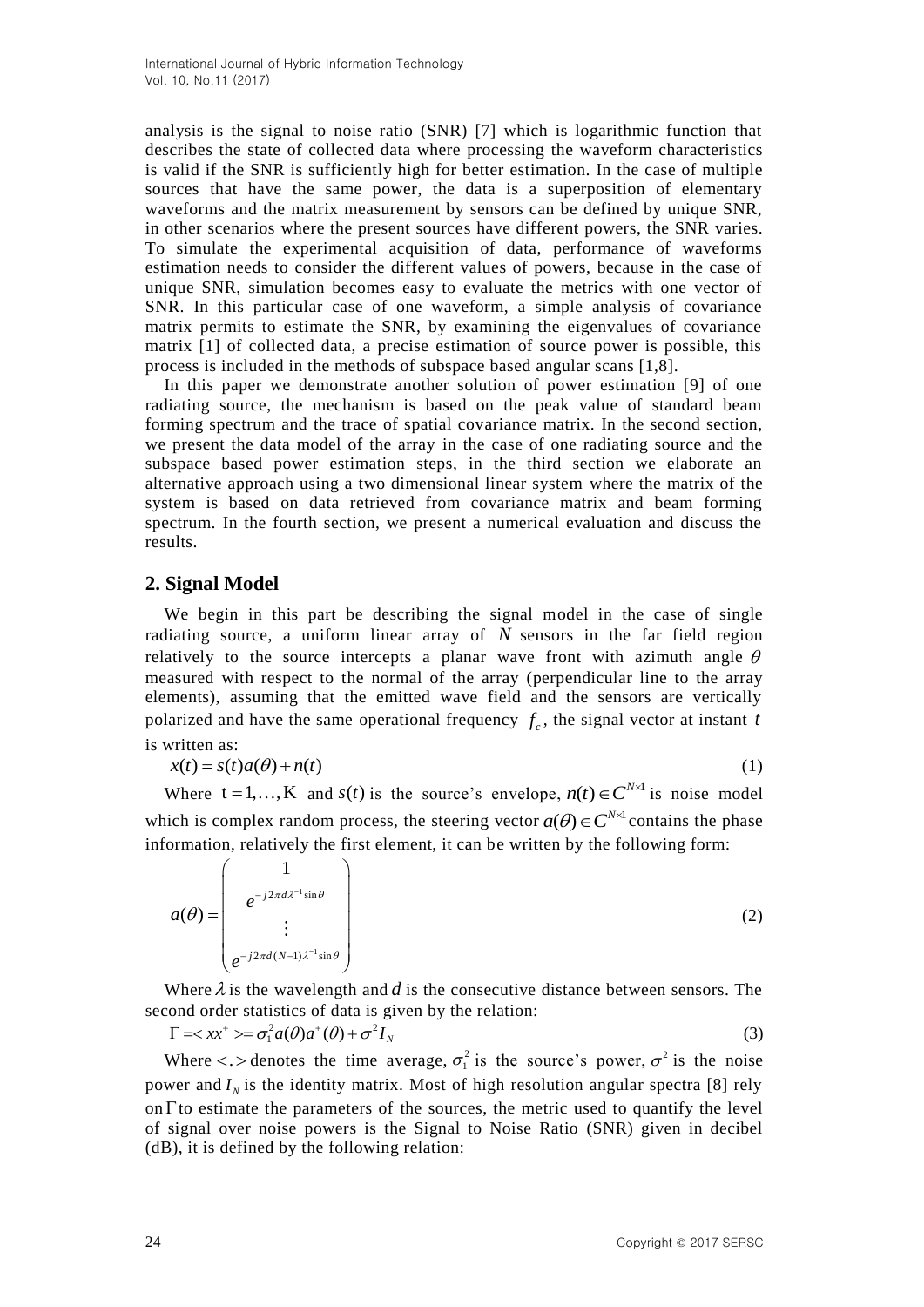$$
SNR = 10\log_{10}\left(\frac{\sigma_1^2}{\sigma^2}\right) \tag{4}
$$

Let us begin the analysis of the noise-free case  $n(t) = 0_{N \times 1}$ , the spectral matrix is reduced into  $\Gamma = \sigma_1^2 a(\theta) a^+(\theta)$  which is rank one operator, it is obvious that spectrum in this case contains one non zero eigenvalue which is  $\sigma_1^2 a^+ a = N \sigma_1^2$ , therefore the spectrum is described by the vector:

$$
\sigma_{\Gamma} = [N\sigma_1^2, 0_{1 \times N-1}] \tag{5}
$$

Using the eigendecomposition, it is possible to compute the signal power, in the presence of perturbing noise, the spectrum of covariance matrix is given by the relation:

$$
\sigma_{\Gamma} = \begin{pmatrix} \lambda_1 \\ \lambda_2 \\ \vdots \\ \lambda_N \end{pmatrix} = \begin{pmatrix} N\sigma_1^2 + \sigma^2 \\ \sigma^2 \\ \vdots \\ \sigma^2 \end{pmatrix}
$$
 (6)

After the eigendecomposition, an accurate estimation of source power is possible using the following equation:

$$
\sigma_1^2 = \frac{\lambda_1 - \frac{\sum_{j=2}^N \lambda_j}{N}}{N} = \frac{(N-1)\lambda_1 - \sum_{j=2}^N \lambda_j}{N(N-1)}
$$
(7)

Where the noise power estimation is obtained from  $N-1$  eigenvalues:

$$
\sigma^2 = \frac{\sum_{j=2}^{N} \lambda_j}{N-1}
$$
 (8)

The equations (7) and (8) are the subspace based solution of the power estimation, reduced to the case of single source. In the next section we propose a new formalism using angular spectrum obtained from beam forming function.

### **3. New Solution of Power Estimation of One Source**

In this section, we explain a new method of power estimation of single source without using the spectral decomposition of the covariance matrix of received data, the solution is based on the angle of incidence  $\theta$  of the wave front relatively to the normal of the array, a standard beam forming spectrum is sufficient in this case to obtain an estimate of  $\theta$ . Power estimation is based on two criteria, the value of the peak of beam forming spectrum and the trace of the covariance matrix. We begin with the expression of the trace, the signal model at the  $i<sup>th</sup>$  sensor is:

$$
x_i(t) = e^{-j2\pi d(i-1)\lambda^{-1}\sin(\theta)}s(t) + n_i(t)
$$
\n(9)

Based on the hypothesis of spatially and temporally ergodic noise field  $n(t)$ , the diagonal elements of  $\Gamma$  are:

$$
\Gamma_{ii} = \langle x_i(t)x_i^*(t) \rangle = \langle s(t)s^*(t) \rangle + \langle n_i(t)n_i^*(t) \rangle = \sigma_1^2 + \sigma^2 \tag{10}
$$

Given that the covariance matrix is evaluated using finite number of samples  $K$ , an estimate of the sum of the two powers is simply the mean eigenvalue given by the relation:

$$
\langle \lambda \rangle = \frac{Tr(\Gamma)}{N} = \frac{1}{N} \sum_{i}^{N} \Gamma_{ii} = \sigma_1^2 + \sigma^2 \tag{11}
$$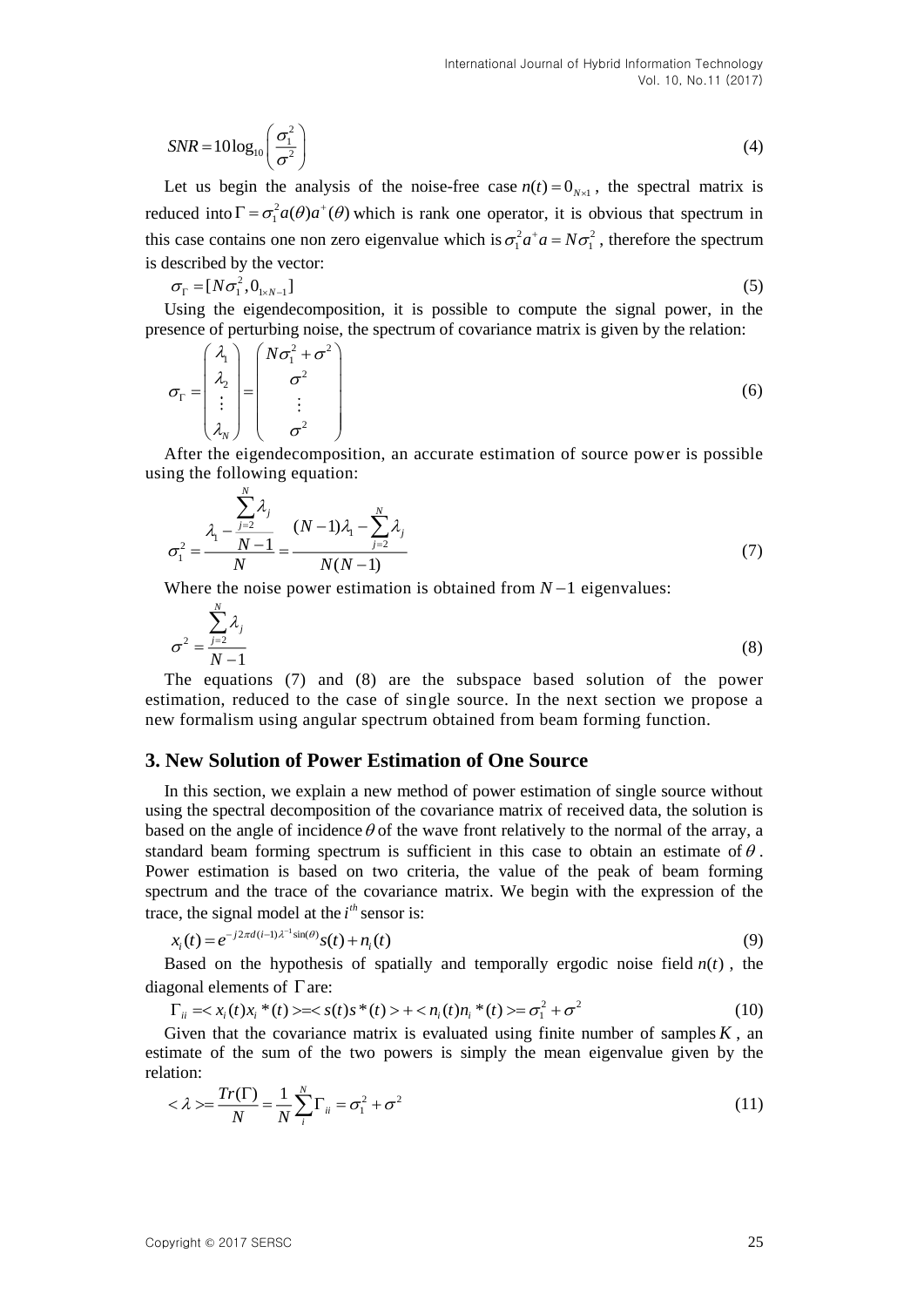International Journal of Hybrid Information Technology Vol. 10, No.11 (2017)

Next we explicit the theoretical expression of the beam forming 's peak value. For a given angle  $\theta$  in the visible region of the array  $\Omega = [\theta_{min}, \theta_{max}]$ , the beam forming function is calculated using scan vector  $b(\theta)$  written as:

$$
f(\theta) = \frac{1}{N^2} b^+(\theta) \Gamma b(\theta) = \frac{1}{N^2} b^+(\theta) \Big( \sigma_1^2 a(\theta) a^+(\theta) + \sigma^2 I_N \Big) b(\theta)
$$
 (12)

If the test vector  $b(\theta)$  coincides with the directional vector of the source  $a(\theta)$ , the function reaches its maximum value:

$$
Max\{f(\theta)\} = \frac{1}{N^2}a^+(\theta)\Big(\sigma_1^2a(\theta)a^+(\theta) + \sigma^2I_N\Big)a(\theta)
$$
\n(13)

$$
\text{Max}\{f(\theta)\} = \frac{\sigma_1^2}{N^2} a^+(\theta) (\sigma_1 a(\theta) a^+(\theta) + \sigma T_N) a(\theta) \tag{13}
$$
\nIn this case, the value of the peak is simplified into the following relation:\n
$$
\text{Max}\{f(\theta)\} = \frac{\sigma_1^2}{N^2} a^+(\theta) a(\theta) a^+(\theta) a(\theta) + \frac{\sigma^2}{N^2} a^+(\theta) I_N a(\theta) = \sigma_1^2 + \frac{\sigma^2}{N} \tag{14}
$$
\nLet us consider a two dimensional vector of signal and noise powers defined by:

Let us consider a two dimensional vector of signal and noise powers defined by:

$$
X = \begin{pmatrix} \sigma_1^2 \\ \sigma^2 \end{pmatrix} \tag{15}
$$

Combining the two metrics of trace and peak value, we can build a two dimensional linear system  $Y = AX$  relating the two powers as the following:

$$
Y = AX = \left(\frac{Max\{f(\theta)\}}{Tr(\Gamma)}\right) = \left(\frac{1}{N}\frac{1}{N}\right)\left(\frac{\sigma_1^2}{\sigma^2}\right)
$$
(16)

The solution of the above equation is obtained using the inverse of the matrix *A* as the following:

following:  
\n
$$
X = A^{-1}Y = \begin{pmatrix} \frac{-N}{1-N} & \frac{1}{1-N} \\ \frac{N}{1-N} & \frac{-N}{1-N} \end{pmatrix} \begin{pmatrix} Maxf(\theta) \\ \frac{Tr(\Gamma)}{N} \end{pmatrix}
$$
\n(17)

Next, the proposed solution consists of the following steps:

- Estimate the covariance matrix  $\Gamma$ .
- Compute the mean eigenvalue  $< \lambda >$ using the trace.
- Find the peak of the beam forming  $Max{f(\theta)}$ .
- Solve the linear system given by equation  $(16)$ .

Finally, the SNR is obtained by the components of the solution vector *X* :

$$
SNR = 10\log_{10}\left(\frac{X_1}{X_2}\right) \tag{18}
$$

The main relation of the beam forming based power estimation is the equation (17), since we assumed the existence of single source, then the spatial function  $f(\theta)$  is sufficient to scan the visible region and estimate the angle of incidence of the source, however in the presence of multiple sources as primary and interfering wave fronts, one must employ other techniques to estimates the power parameter.

For performance evaluation, we choose the numerical approach, in the next section, we present some results of the simulation comparatively to the subspace based method.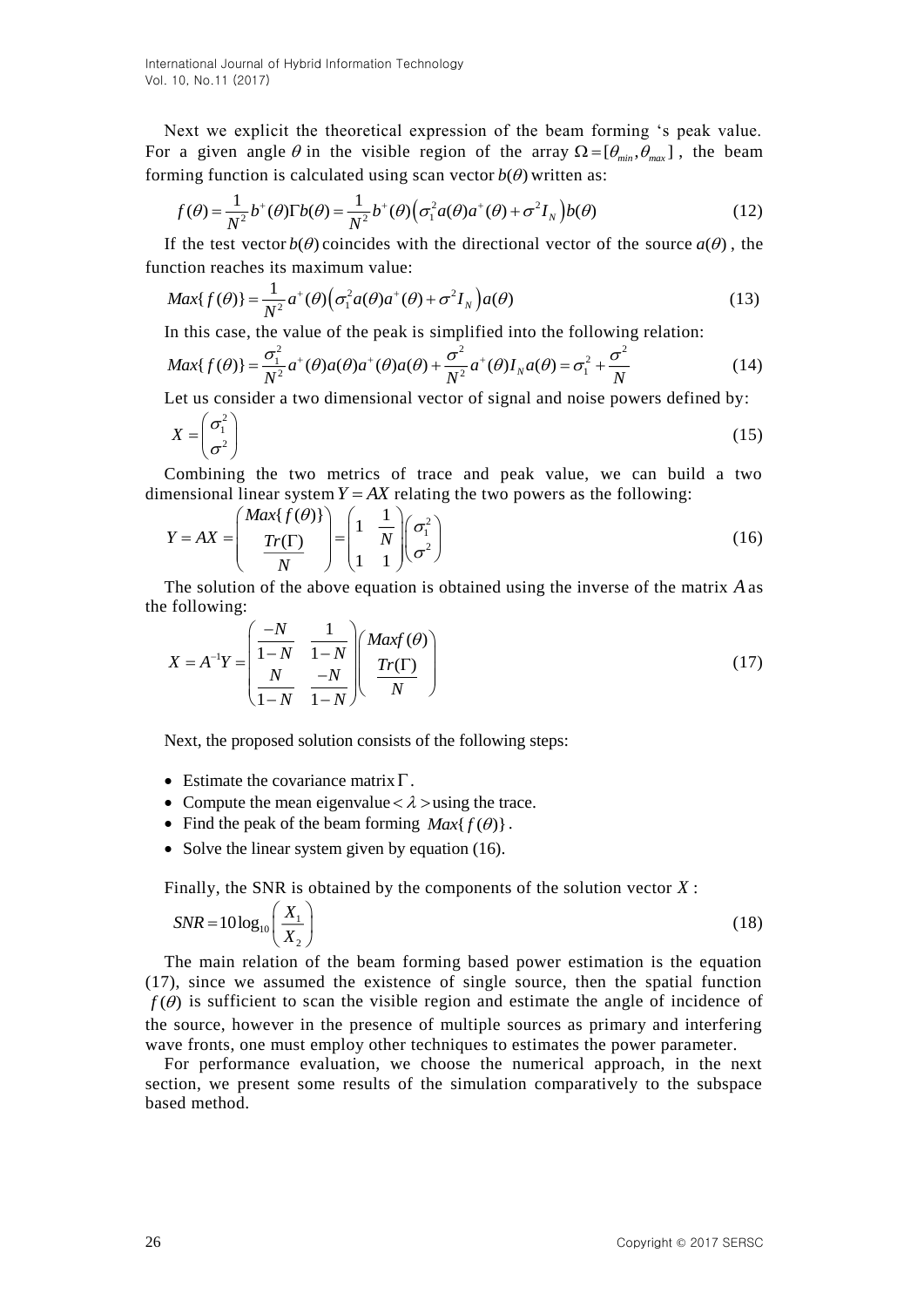### **4. Numerical Evaluation**

In this part, we perform a numerical simulation of power estimation of single radiating source using an array of isotropic sensors that are equally spaced, the source waveform is modeled based on narrowband assumption (slowly varying envelope approximation). We consider a carrier frequency of  $v = 1500 \text{ MHz}$ , given the wave speed  $c \text{ } \square 3 \times 10^8 \text{ m/s}$ , the corresponding wavelength is  $\lambda = c/v = 0.2$  m. The source waveform is given by linear frequency modulation where it starts with frequency  $v_1 = 100$  Hz and ends with frequency  $v_2 = 250$  Hz where the bandwidth is  $\Delta v = 150$  Hz and the narrowband condition is verified:

$$
\Delta v \Box v \tag{19}
$$

The expression of the waveform is generated for period of  $T = 2s$ , it is given by the following expression:

$$
s(t) = \sin(2\pi t(\alpha t + \beta))e^{-j2\pi vt}
$$
 (20)

Where the constants  $\alpha$  and  $\beta$  are fixed by:

$$
\begin{cases}\n\alpha = \frac{V_2 - V_1}{T} \\
\beta = V_1\n\end{cases}
$$
\n(21)

We suppose that the collected echoes by the sensors are converted into baseband signals by removing the carrier expression  $e^{-j2\pi vt}$ , the sampling frequency is  $F_s = 1 \text{ kHz}$ which corresponds to  $K = 2000$  samples.

The array is composed of  $N = 4$  dipoles where the inter-element distance is half the operational wavelength  $d = \lambda / 2 = 20$  cm. the sensors and the radiating sources are placed in the same horizontal plane where the angle of incidence using the far-field condition (planar wave front) is  $\theta = 15^{\circ}$  relatively to the normal of the array.

Figure 1 represents the frequency spectrum obtained from data of the first sensor using Fourier transform:

$$
F(\nu) = \int_{R} x_1(t)e^{-j2\pi\nu t}dt
$$
\n(22)



**Figure 1. Frequency Spectrum of Baseband Waveform**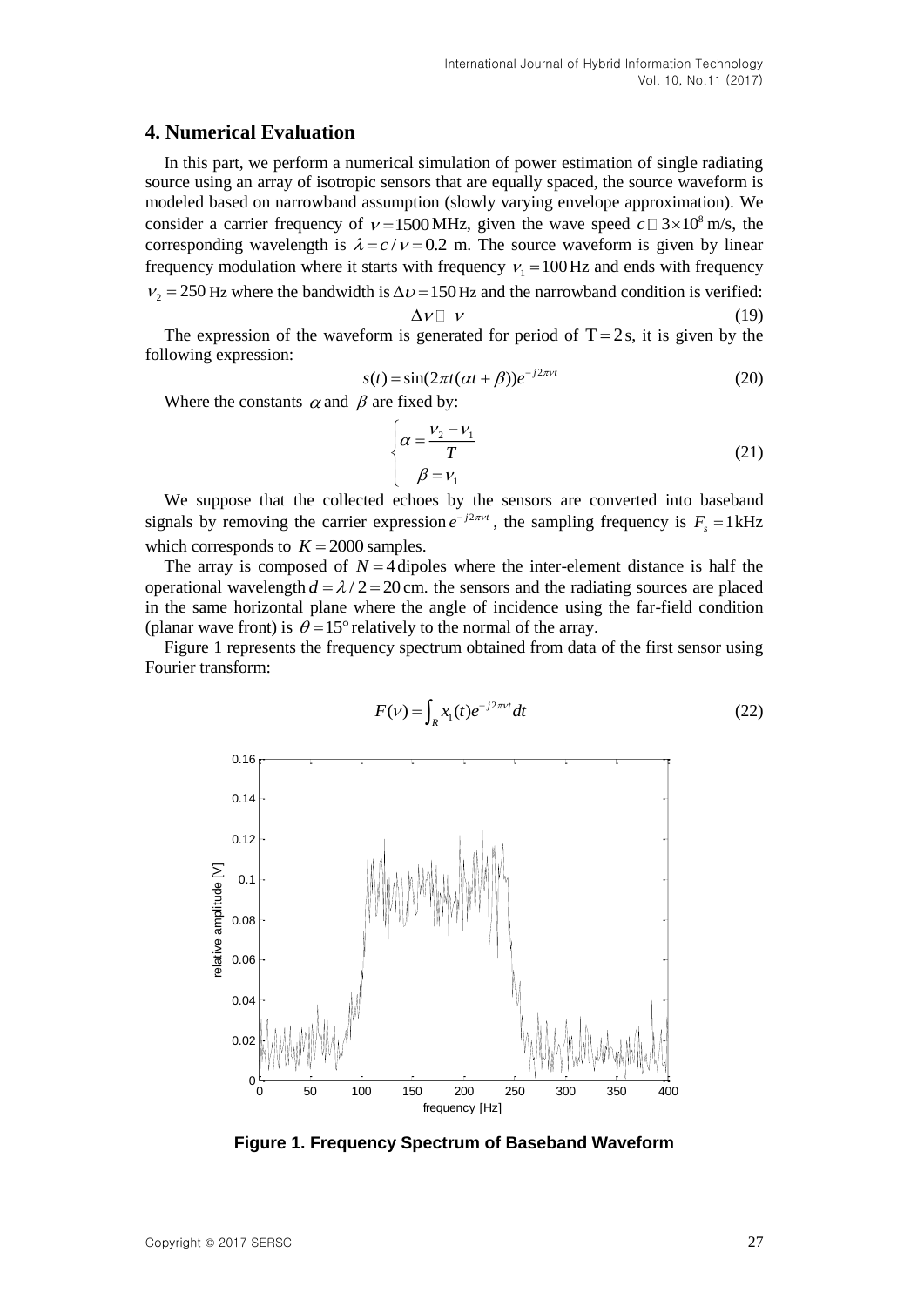International Journal of Hybrid Information Technology Vol. 10, No.11 (2017)

For the power estimation, we fix the noise power at  $\sigma^2 = 0.25$  W and we vary the source power starting from  $\sigma_1^2 = 0.01$  to the value 2.5 W with step of approximately 0.1 W, these values correspond to the range  $SNR = -14$  dB and  $SNR = 10$ dB. For each value of signal strength, we generate the data  $X(t)$  and estimate the *SNR* over  $L = 100$  trials, we compare the performance of the subspace based method (Equation 7) and the alternative solution (Equation 17), the results are presented in Figure  $\mathcal{D}_{\mathcal{L}}$ 



Figure 2. SNR Estimation of Single Radiating Source,  $\sigma^2 = 0.25$  W

We remark that the two solutions have identical performances where the parameters of the wave front are  $(\sigma_1^2, \theta)$ , the performance of the beam forming based solution is the same for any direction of the wave front  $\theta \in \Omega$  where  $\Omega = [\pi/2, \pi/2]$  in the case of uniform linear array, indeed, single peak detection is an easy procedure for single emitter.

#### **5. Conclusion**

Among the applications of signal array processing is the power estimation of radiating sources based on received data, in the case of multiple sources, data processing needs to mitigate the interferences between individual waveforms. In this paper, we have discussed a particular case of single radiating source where the parameter of interest if the signal over noise level which is also called signal to noise ratio. We have presented an alternative solution of power estimation using the standard beam forming and the trace of spatial covariance matrix of collected data, the proposed solution is based on far-field condition and narrowband spectrum. For performance analysis, we have conducted some computer simulations where we compared two solutions of SNR estimation for different values of signal strength. The obtained results for sufficient number of trials demonstrated that the eigenvalue based and the proposed methods are identical in terms of estimation accuracy.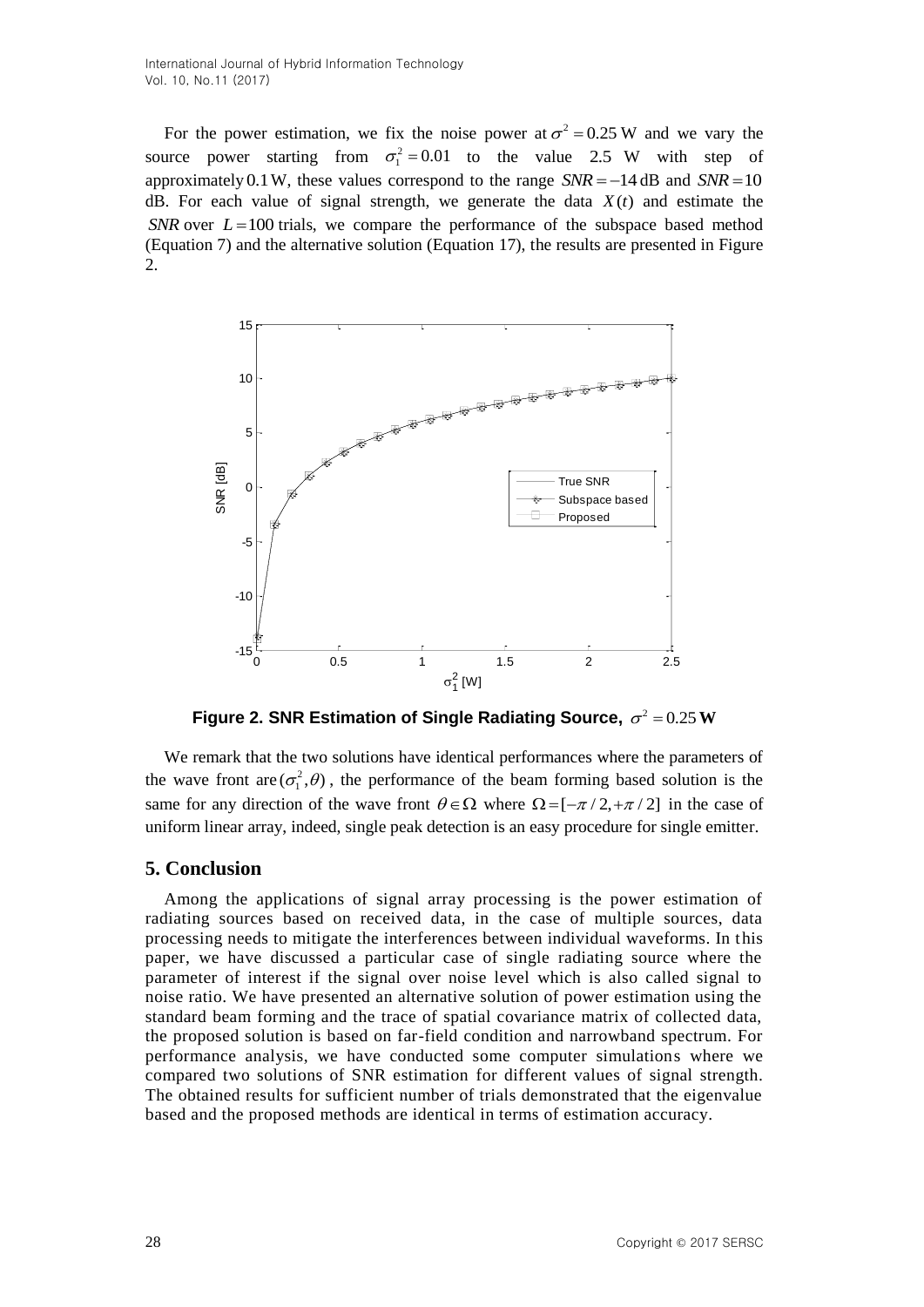## **Appendix**

In this part, we present the power estimation method based on subspace decomposition in the case of multiple sources. Let the number of source to be *P* with the condition  $N > P$ . Firstly, we suppose that noise field is spatially and temporally uncorrelated, secondly, we assume that the waveforms of the sources are uncorrelated but may have different powers, the correlation matrix  $\Gamma_{ss}$  is diagonal as the following:

$$
\Gamma_{ss} = \begin{pmatrix}\n< s_1(t)s_1^*(t) > 0 & \dots & 0 \\
0 & < s_2(t)s_2^*(t) > \dots & 0 \\
\vdots & \vdots & \ddots & \vdots \\
0 & \dots & \dots & \dots & \dots \\
\vdots & \vdots & \ddots & \vdots \\
0 & \dots & \dots & \dots & \dots \\
\end{pmatrix} \tag{23}
$$

Where  $\sigma_i^2 = \langle s_i(t)s_i^*(t) \rangle$  and the covariance matrix is  $\Gamma = A \Gamma_{ss} A^+ + \sigma^2 I_N$ . The steering matrix has the dimensions  $A \in C^{N \times P}$ . Using high resolution spectral technique to estimate the parameters  $\{\theta_1, \theta_2, ..., \theta_p, \sigma^2\}$  and reconstruct the steering matrix A, the source correlation matrix is estimated by the following steps [9]:

$$
A\Gamma_{ss}A^+ = \Gamma - \sigma^2 I_N
$$
  
\n
$$
\Gamma_{ss} = (A^+A)^{-1}A^+ (\Gamma - \sigma^2 I_N)A(A^+A)^{-1}
$$
  
\n
$$
\Gamma_{ss} = A^2 (\Gamma - \sigma I_N)(A^2)^+
$$
\n(24)

#### **References**

- [1] R. Shevgaonkar, "Electromagnetic Waves", McGraw Hill Education, **(2005)**.
- [2] F. Gross, "Smart Antennas for Wireless Communications", McGraw-Hill, Professional, **(2005)**.
- [3] A. De, T. K. Sarkar and M. Salazar-Palma, "Characterization of the Far-Field Environment of Antennas Located Over a Ground Plane and Implications for Cellular Communication Systems", in *IEEE Antennas and Propagation Magazine*, vol. 52, no. 6, **(2010)**, pp. 19-40.
- [4] D. Rodrigo, B. A. Cetiner and L. Jofre, "Frequency, Radiation Pattern and Polarization Reconfigurable Antenna Using a Parasitic Pixel Layer", in *IEEE Transactions on Antennas and Propagation*, vol. 62, no. 6, **(2014)**, pp. 3422-3427.
- [5] N. Wang, P. Agathoklis and A. Antoniou, "A new DOA estimation technique based on subarray beamforming", in *IEEE Transactions on Signal Processing*, vol. 54, no. 9, **(2006)**, pp. 3279-3290.
- [6] M. Sahmoudi and M. G. Amin, "Optimal Robust Beamforming for Interference and Multipath Mitigation in GNSS Arrays", *2007 IEEE International Conference on Acoustics, Speech and Signal Processing - ICASSP '07*, Honolulu, HI, **(2007)**, pp. III-693-III-696.
- [7] J. Wang, Y. Zhao and Z. Wang, "A MUSIC like DOA estimation method for signals with low SNR", *2008 Global Symposium on Millimeter Waves*, Nanjing, **(2008)**, pp. 321-324.
- [8] Y. Khmou, S. Safi and M. Frikel, "Comparative Study between Several Direction Of Arrival Estimation Methods", Journal of Telecommunications and Information Technology, **(2014)**, pp.41-p.48.
- [9] J. Lardiès, H. Ma and M. Berthillier, "Power Estimation of Acoustic Sources by Sensor Array Processing", *Open Journal of Acoustics*, vol. 3, no. 2A, **(2013)**, pp. 1-7.